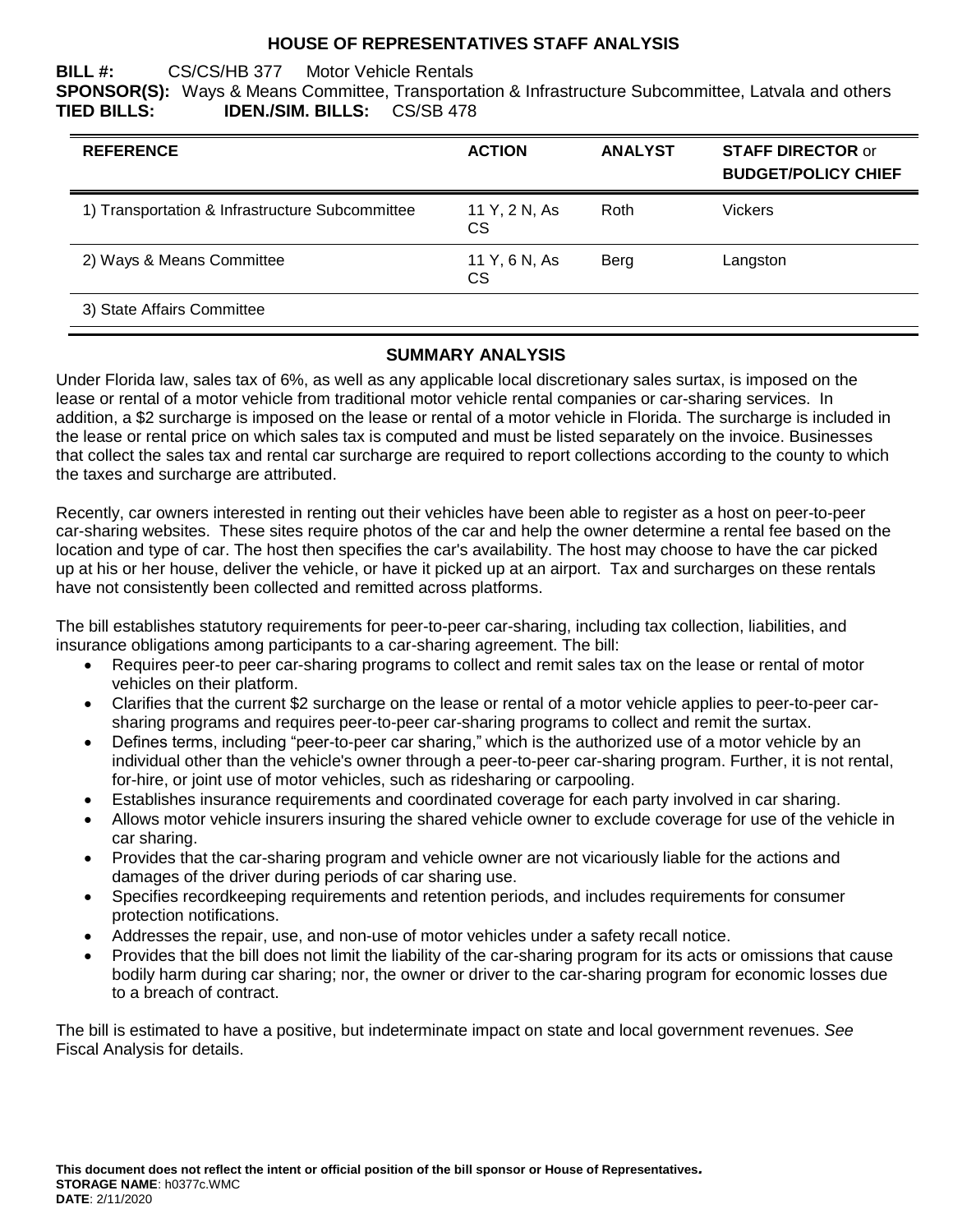### **FULL ANALYSIS**

## **I. SUBSTANTIVE ANALYSIS**

## A. EFFECT OF PROPOSED CHANGES:

### **Current Situation**

#### For-Hire Vehicles

With certain exceptions, offering for lease or rent any motor vehicle in the state of Florida qualifies the vehicle as a "for-hire vehicle." A "for-hire vehicle" is a motor vehicle used for transporting persons or goods for compensation. When goods or passengers are transported for compensation in a motor vehicle outside a municipal corporation of this state, or when goods are transported in a motor vehicle not owned by the person owning the goods, such transportation is considered "for hire". The carriage of goods and other personal property in a motor vehicle by a corporation or association for its stockholders, shareholders, and members, cooperative or otherwise, is transportation "for hire".<sup>1</sup>

Florida law provides specific financial responsibility requirements to for-hire vehicles. For-hire vehicles, such as taxis and limousines must maintain a motor vehicle liability policy with minimum limits of \$125,000 per person for bodily injury, \$250,000 per incident for bodily injury, and \$50,000 for property damage.<sup>2</sup> The owner or operator of a for-hire vehicle may also prove financial responsibility by providing satisfactory evidence of holding a motor vehicle liability policy issued by an insurance carrier, which is a member of the Florida Insurance Guaranty Association, or by providing a certificate of selfinsurance.<sup>3</sup>

For counties, to the extent not inconsistent with general or special law, the legislative and governing body of a county has the power to carry on county government, including, but not restricted to, the power to license and regulate taxis, jitneys, and limousines for hire, rental cars, and other passenger vehicles for hire that operate in the unincorporated areas of the county.<sup>4</sup>

#### Peer-to-Peer Car Sharing

Car owners interested in sharing their vehicles can register as a host on a peer-to-peer car-sharing program's website.<sup>5</sup> Car-sharing programs require photos of the car and help the owner determine a rental fee based on the location and type of car. The host then specifies the car's availability. The host may choose to have the car picked up at his or her house, deliver the vehicle, or have it picked up at an airport. Hosts typically receive between 65 and 75 percent of the fees. Payments are typically through direct deposit.<sup>6</sup>

Guests also register with the car-sharing site. The car-sharing program will conduct a background check and review the guests' driving records before approving them. The process involves choosing an available car, reserving a pick-up date and time, and providing credit card information if it is not already on file. At the end of the sharing period, the guest replaces any consumed fuel before returning the car to its pickup location.<sup>7</sup>

One car-sharing website reports that its program has users in 56 countries in over 5,500 cities across the world. It also has over 850 makes and models of vehicles and offers up to \$1 million in liability insurance.<sup>8</sup> In Florida, the same car-sharing program has over 611,000 residents signed up as guests

7 *Id.* 

 $\overline{a}$ 

**DATE**: 2/11/2020

Section  $320.01(15)(a)$ , F.S.

 $2$  Section 324.032(1), F.S.

<sup>3</sup> Section 324.031, F.S.

 $4$  Section 125.01(1)(n), F.S.

<sup>5</sup> Turo, Getaround, and Drift are examples of car-sharing programs.

<sup>6</sup> Russ Heaps, *The Good, Bad and Ugly of Peer-to-Peer Car Sharing*, Autotrader, (February 2015), available at

https://www.autotrader.com/car-shopping/good-bad-and-ugly-peer-peer-car-sharing-234961 (last visited January 14, 2020).

**STORAGE NAME**: h0377c.WMC **PAGE: 2** <sup>8</sup> Turo, *About Turo*, available at https://turo.com/about (last visited January 14, 2020).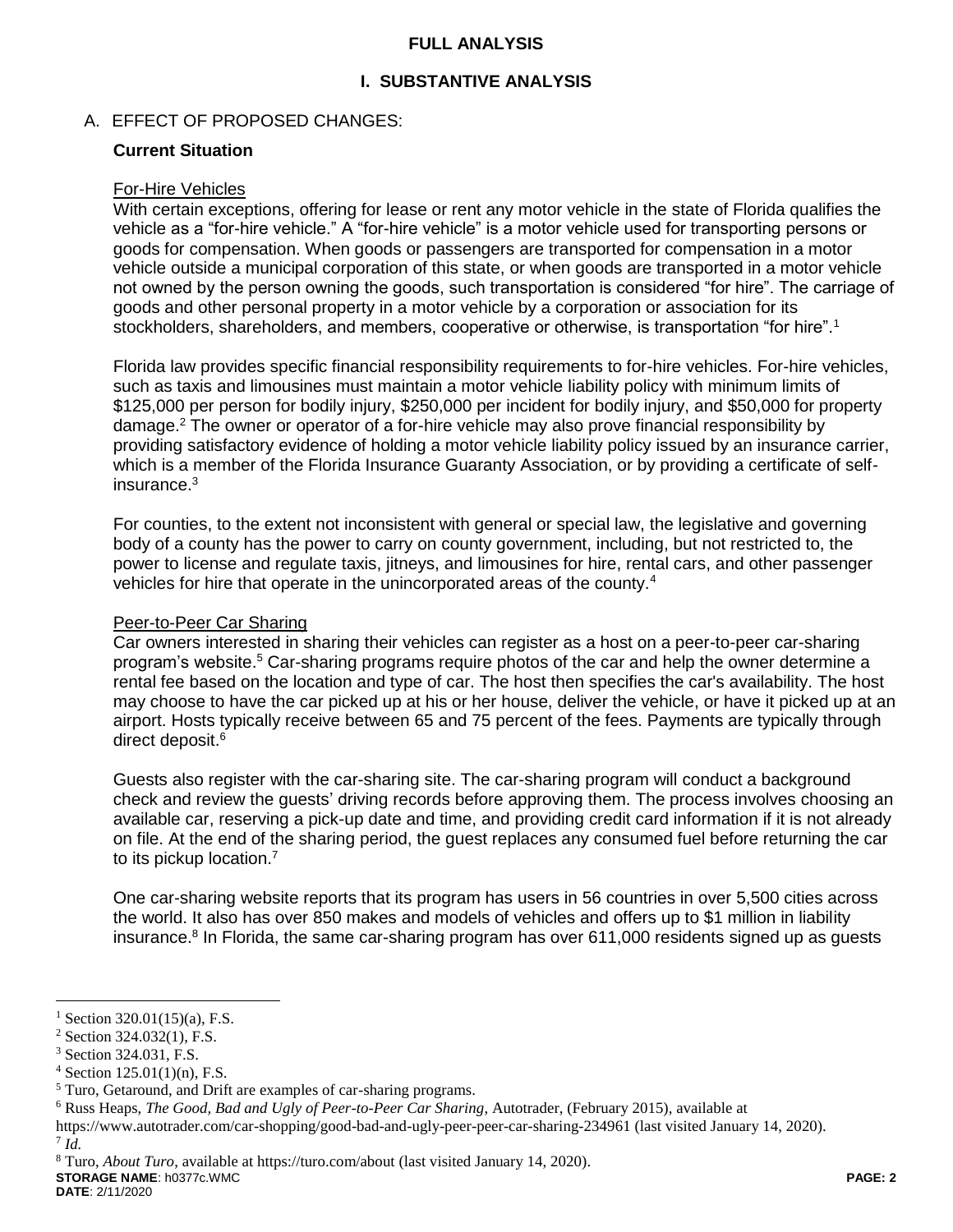and 23,000 hosts (of which 95 percent share two or fewer cars).<sup>9</sup> The average trip duration is 4.4 days and the average host earns \$300 per month.<sup>10</sup>

### Car-Sharing Service

"Car-sharing service" is a membership-based organization or business that requires the payment of an application or membership fee and provides member access to motor vehicles:

- Only at locations that are not staffed by car-sharing service personnel employed solely for the purpose of interacting with car-sharing service members;
- Twenty-four hours per day, seven days per week;
- Only through automated means, which may include, but are not limited to, smartphone applications or electronic membership cards;
- On hourly or shorter increments;
- Without a separate fee for refueling the motor vehicle;
- Without a separate fee for minimum financial responsibility liability insurance; and
- Owned or controlled by the car-sharing service or its affiliates.

#### Motor Vehicle Rentals

Section 322.38, F.S., provides driver license-related requirements for renting a motor vehicle to another person. A person may not rent a motor vehicle to any other person unless the other person is duly licensed in Florida or, if a nonresident, is licensed under the laws of the state or country of his or her residence, except a nonresident whose home state or country does not require that an operator be licensed.<sup>11</sup> Prior to the rental, the rentee must inspect the driver license of the person to whom the vehicle is to be rented and verify that the driver license is unexpired.<sup>12</sup>

Every person renting a motor vehicle to another is required to keep a record of the registration number of the motor vehicle, the name and address of the person to whom the vehicle is rented, the number of the license of the renter, and the place where the license was issued.<sup>13</sup> The record must be open to inspection by any police officer, or officer or employee of the Department of Highway Safety and Motor Vehicles. 14

If a rental car company rents a motor vehicle to a person through digital, electronic, or other means which allows the renter to obtain possession of the motor vehicle without direct contact with an agent or employee of the rental car company, or if the renter does not execute a rental contract at the time he or she takes possession of the vehicle, the rental car company is deemed to have met the above obligations when the rental car company, at the time the renter enrolls in a membership program, master agreement, or other means of establishing use of the rental car company's services, or any time thereafter, requires the renter to verify that he or she is duly licensed and that the license is unexpired.<sup>15</sup>

#### Rental Car Taxes and Fees

The lease or rental of tangible personal property, including vehicles, is subject to state and local sales and use tax. <sup>16</sup> When a motor vehicle is leased or rented in Florida for a period of less than 12 months, the entire amount of such rental is taxable at the rate of 6 percent<sup>17</sup> of the gross proceeds derived from the lease or rental.<sup>18</sup> A "lease or rental" is defined as the leasing or renting or tangible personal property and the possession or use of property by the lessee or renter for a consideration, without transfer of

 $\overline{a}$ 

<sup>14</sup> *Id.*

 $18$  Section 212.05(1)(c), F.S.

<sup>9</sup> Turo, *Florida Fast Facts* (on file with the Transportation & Infrastructure Subcommittee).

<sup>10</sup> *Id.*

<sup>&</sup>lt;sup>11</sup> Section 322.38(1), F.S.

<sup>&</sup>lt;sup>12</sup> Section 322.38(2), F.S.

<sup>13</sup> Section 322.38(3), F.S.

<sup>15</sup> Section 322.38(4), F.S.

<sup>16</sup> Section 212.05(1), F.S.

<sup>17</sup> Discretionary county sales surtax, if any, is also owed if the 6 percent Florida state sales tax applies. *See* s. 212.054, F.S.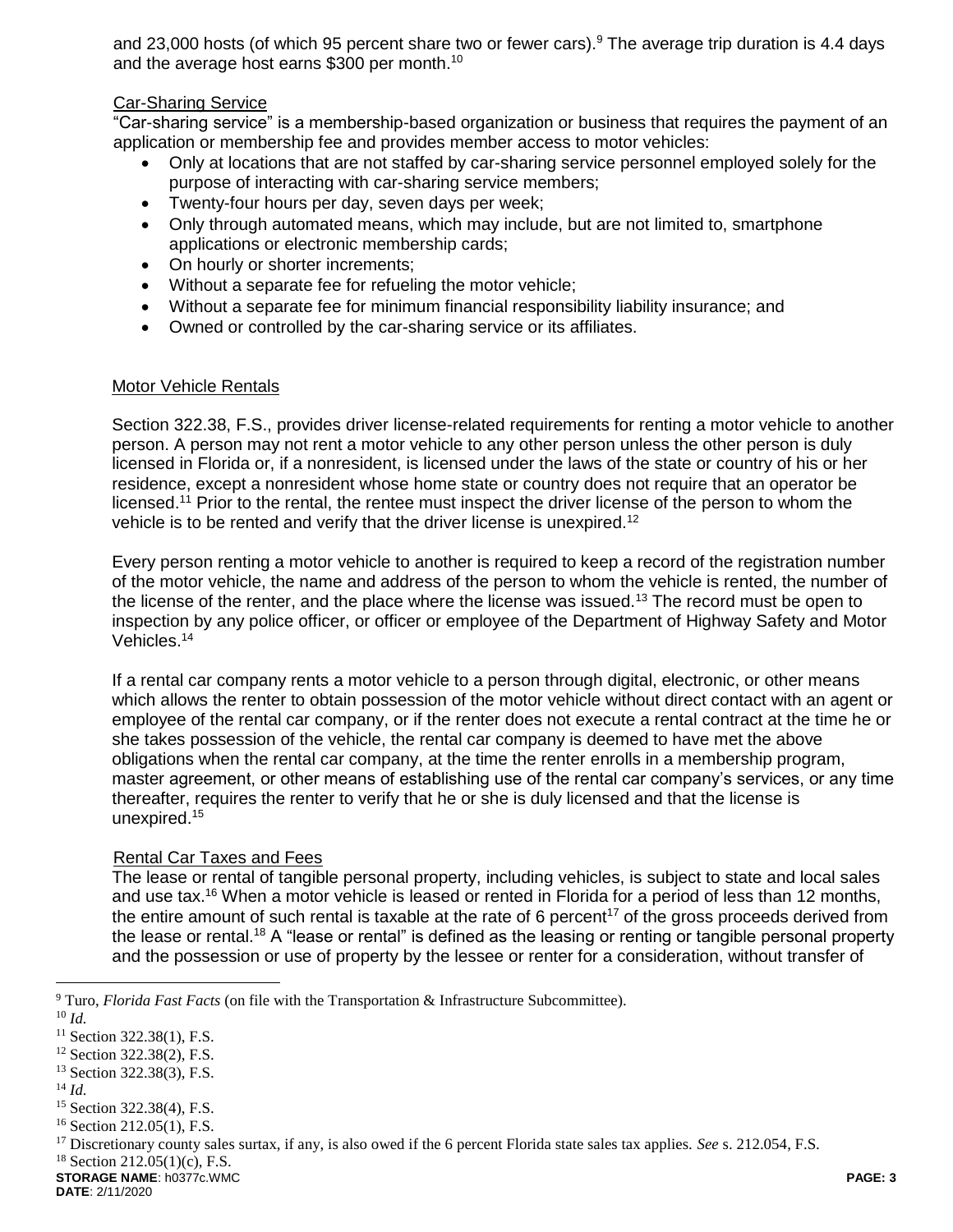title.<sup>19</sup> The lessor is required to be registered as a dealer and to collect tax on the total amount of the lease or rental charges from the lessee.<sup>20</sup>

Florida law imposes a surcharge<sup>21</sup> of \$2.00 per day, or any part of a day, upon the lease or rental of a "motor vehicle licensed for hire"<sup>22</sup> and designed to carry less than nine passengers, regardless of whether such motor vehicle is licensed in Florida.<sup>23</sup> The surcharge applies to the first 30 days of the term of any lease or rental.<sup>24</sup> Pursuant to Rule 12A-16.002(1)(b), F.A.C., "[e]ach person engaged in the business of leasing or renting for hire passenger motor vehicles is required to collect the rental car surcharge when the lease or rental payments are to be paid under the terms of the lease or rental agreement." The term "person" includes "any individual, firm, copartnership, joint adventure, association, corporation, estate, trust, business trust, receiver, syndicate, or other group or combination acting as a unit…."<sup>25</sup> The term "business" is defined to mean "any activity engaged in by any person, or caused to be engaged in by him or her, with the object or public gain, benefit, or advantage, either direct or indirect."<sup>26</sup>

Rule 12A-16.002(7), F.A.C., provides in pertinent part that "any person who has leased or rented a for hire passenger motor vehicle under the terms of a lease or rental agreement...and cannot prove that the rental car surcharge has been paid to the lessor or other person will be directly liable to the state for any surcharge, interest, or penalty due on such transaction." The lessee, therefore, is also liable for payment of the rental car surcharge if the lessor fails to collect.

The \$2.00 surcharge does not apply to rentals by a member of a car-sharing service when the motor vehicle is used for less than 24 hours.<sup>27</sup> Members of a car-sharing service who use a motor vehicle for less than 24 hours (pursuant to an agreement with the service) are required to pay a \$1.00 surcharge, per usage.<sup>28</sup>

Total rental car surcharge collections in FY 2018-19 were \$195 million. After deduction for administrative fees and the general revenue service charge, the rental car surcharge is distributed as follows:

- 80 percent to the State Transportation Trust Fund;
- 15.75 percent to the Tourism Promotional Trust Fund; and
- 4.25 percent to the Florida International Trade and Promotion Trust Fund.

#### Motor Vehicle Insurance Requirements

Chapter 324, F.S., is the Financial Responsibility Law of 1955.<sup>29</sup> Florida's Financial Responsibility Law requires proof of ability to pay monetary damages for bodily injury (BI) and property damage (PD) liability arising out of a motor vehicle accident or serious traffic violation.<sup>30</sup> The owner or operator of a

 $19$  Section 212.02(10)(g), F.S.

<sup>20</sup> Rule 12A-1.007(13)(a)1, F.A.C.

<sup>21</sup> The rental car surcharge is subject to sales and use tax. *See* s. 212.0606(1), F.S. and Rule 12A-16.002(6)(c), F.A.C.

<sup>&</sup>lt;sup>22</sup> The term "for hire passenger motor vehicle" means any automobile designed to carry fewer than nine (9) passengers let or rented to another for consideration; offered for lease or rent as a means of transportation for compensation; advertised; or generally held out as being for lease or rent. The term "for hire passenger motor vehicle" does not include any motorcycle, moped, truck, truck trailer, travel trailer, camping trailer, recreational vehicle with living facilities, or van conversion. See Rule 12A-16.002(2)(c), F.A.C. <sup>23</sup> Section 212.0606(1), F.S.

<sup>24</sup> *Id*.

<sup>25</sup> Section 212.02(12), F.S.

<sup>26</sup> Section 212.02(2), F.S.

<sup>27</sup> Rule 12A-16.002(3), F.A.C.

<sup>28</sup> Section 212.0606(2), F.S.

<sup>29</sup> Section 324.251, F.S.

<sup>30</sup> Chapter 324, F.S.

**STORAGE NAME**: h0377c.WMC **PAGE: 4 DATE**: 2/11/2020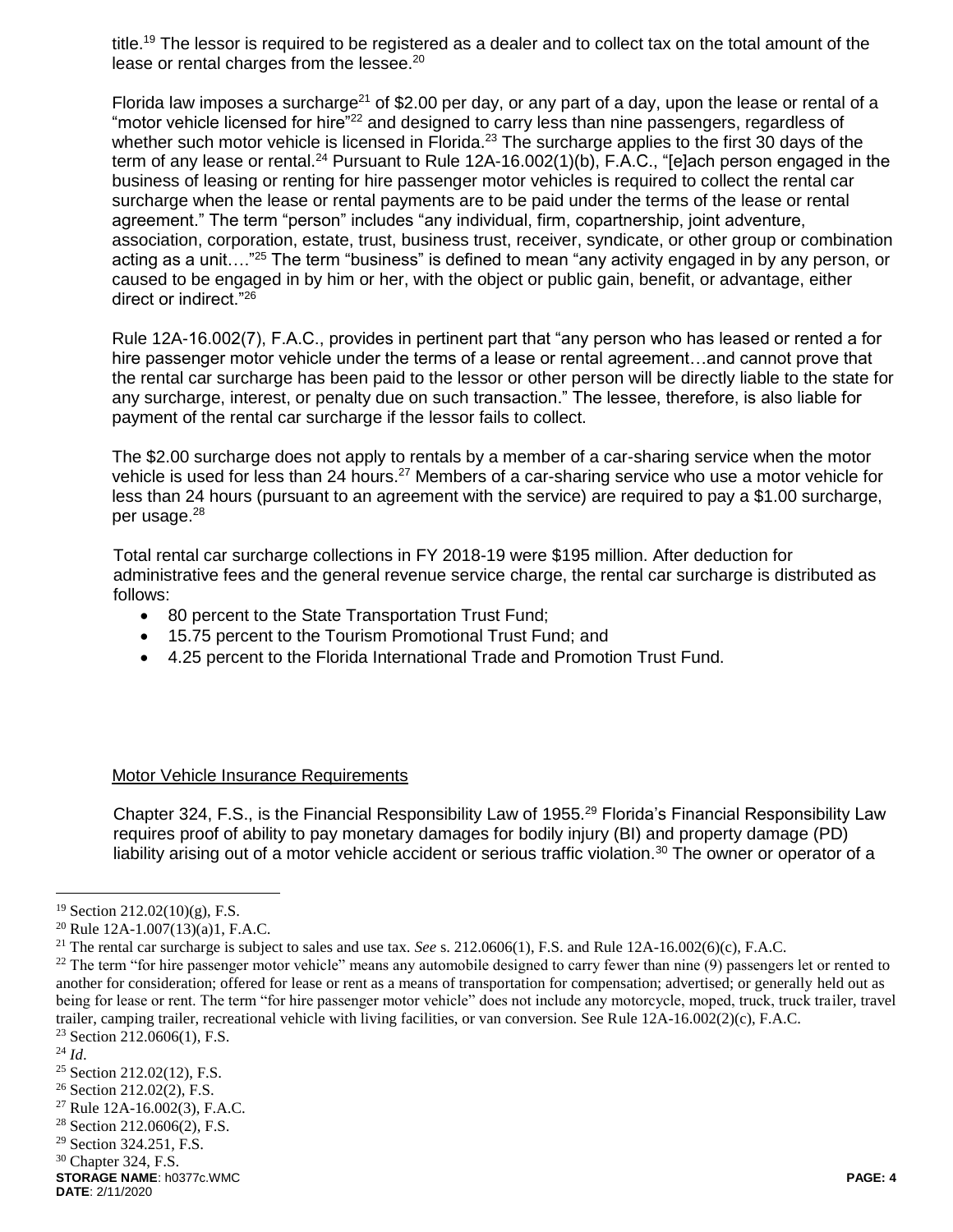motor vehicle is not required to provide proof of BI coverage at the time of vehicle registration. Motorcycle owners also are not required to provide proof of BI coverage at the time of registration. Proof of such coverage is only required after an accident.<sup>31</sup> At that time, a driver proves financial responsibility by furnishing an active motor vehicle liability policy, a certificate showing a qualifying security deposit with the Department of Highway Safety and Motor Vehicles (DHSMV), or proof of qualifying self-insurance.<sup>32</sup>

The required minimum amounts of BI insurance coverages are \$10,000, in the event of bodily injury to, or death of, one person, and \$20,000, in the event of bodily injury to, or death of, two or more persons.<sup>33</sup> The required minimum amount of PD insurance coverage is \$10,000, in the event of damage to property of others, or \$30,000 combined for both BI and PD coverage.<sup>34</sup> Some refer to these coverage amounts in a summary manner, i.e., \$10,000/\$20,000/\$10,000 or 10/20/10.

A driver's license and vehicle registration are subject to suspension for failure to comply with the PD coverage requirement.<sup>35</sup> One may obtain a driver's license and registration reinstatement by obtaining a liability policy and by paying a fee to DHSMV.<sup>36</sup>

Financial responsibility requirements are common. All states have financial responsibility laws that require persons involved in auto accidents (or serious traffic infractions) to furnish proof of BI and PD liability insurance. The minimum coverage amounts vary among the states.

Florida's Motor Vehicle No-Fault Law (No-Fault Law)<sup>37</sup> requires motorists to carry no-fault insurance known as personal injury protection (PIP) coverage. The purpose of PIP coverage under the No-Fault Law is to provide for medical, surgical, funeral, and disability insurance benefits without regard to who is responsible for a motor vehicle accident. In return for assuring payment of these benefits, the No-Fault Law provides limitations on the right to bring lawsuits arising from motor vehicle accidents. Florida motorists are required to carry \$10,000 of PIP coverage.<sup>38</sup> However, motorcycles are excluded from this requirement.

## **Effect of Proposed Changes**

The bill provides that peer-to-peer car-sharing programs are required to collect sales tax and the \$2 per day rental car surcharge from the customer and remit them to the state.

The bill moves the imbedded definition of "car-sharing service" into a stand-alone definition and creates definitions for the terms "motor vehicle rental company" and "peer-to-peer car-sharing program".

<sup>&</sup>lt;sup>31</sup> Sections 320.02 and 324.011, F.S.

<sup>&</sup>lt;sup>32</sup> Sections 324.031, 324.061, 324.161, and 324.171, F.S. Businesses that choose to self-insure the financial responsibility requirements must deposit \$30,000 per vehicle, up to a maximum of \$120,000, with DHSMV and maintain excess insurance with limits of \$125,000/\$250,000/\$300,000. Individuals that choose to self-insure must deposit \$30,000 with DHSMV. Individuals and businesses can also obtain a certificate of self-insurance to satisfy the financial responsibility requirements. Individuals must have an unencumbered net worth of \$40,000 and businesses must have either an unencumbered net worth of \$40,000 for the first vehicle and \$20,000 for each additional vehicle or a sufficient net worth determined by DHSMV by rule. Currently, the applicable rule provides that \$40,000 for the first vehicle and an amount less than \$20,000 for each additional vehicle is sufficient if the applicant carries excess insurance in the amounts of \$25,000/\$50,000/\$100,000. The amount applicable to each additional vehicle is determined annually under a "Manual of Financial Responsibility Rates" (Revised 05-89) adopted by rule by the Office of Insurance Regulation. Rule 15A-3.011, F.A.C.

<sup>33</sup> Section 324.021(7), F.S.

<sup>34</sup> Section 324.022(1), F.S.

<sup>35</sup> Section 324.0221(2), F.S. Failure to maintain PIP coverage will also result in suspension of the driver's license and vehicle registration.

<sup>36</sup> Section 324.0221(3), F.S.

<sup>37</sup> Sections 627.730-627.7405, F.S.

**STORAGE NAME**: h0377c.WMC **PAGE: 5** <sup>38</sup> Section 627.7275, F.S. Under Florida's Financial Responsibility Law (Ch. 324, F.S.), motorists must also provide proof of ability to pay monetary damages for Bodily Injury and Property Damage liability at the time of motor vehicle accidents or when serious traffic violations occur. The Financial Responsibility Law requires \$10,000, per person, and \$20,000, per incident, of Bodily Injury coverage, and \$10,000 of Property Damage liability coverage.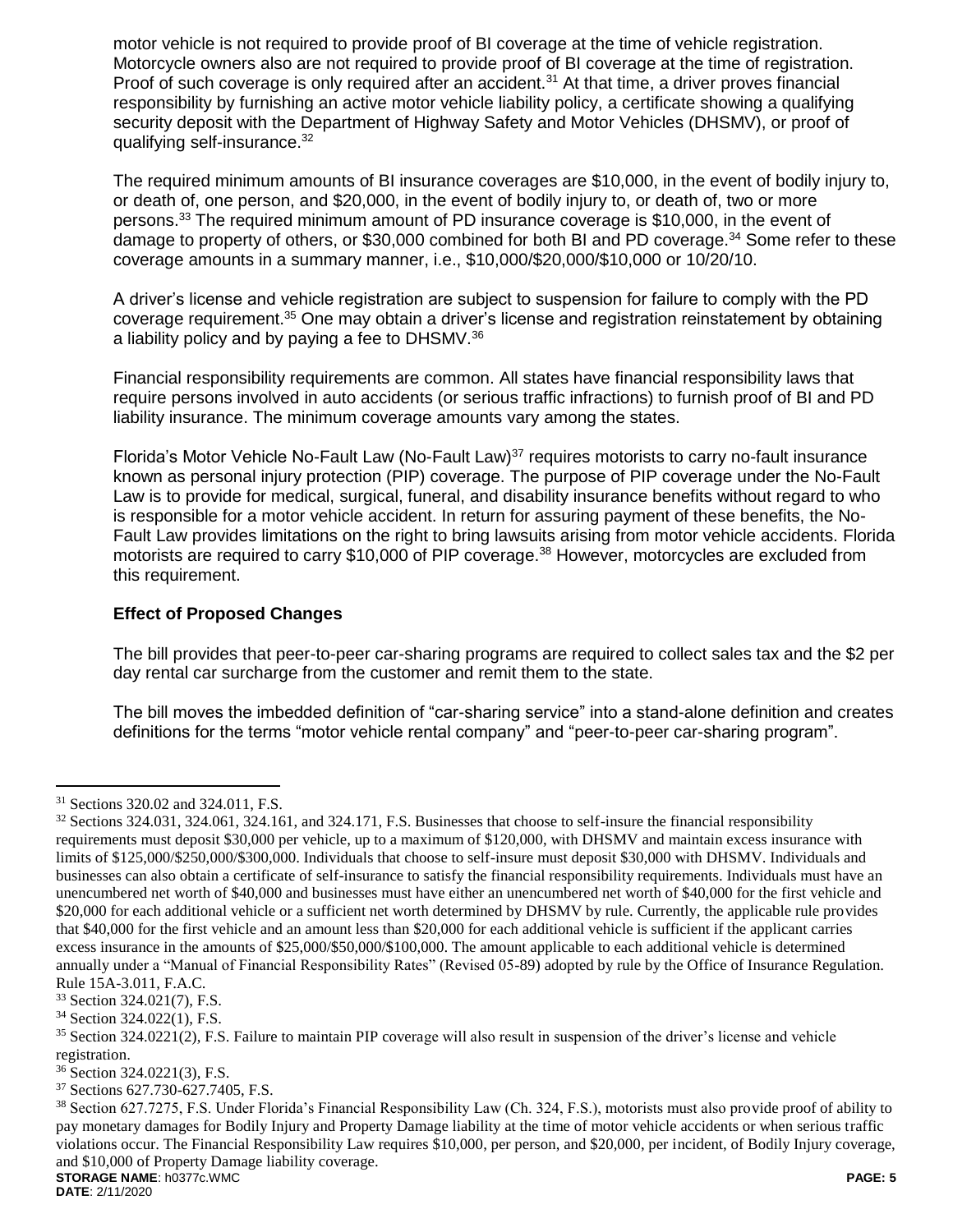The bill creates a new section of the Florida Insurance Code<sup>39</sup> providing requirements for "peer-to-peer car sharing," also called "car sharing" in the bill. Car sharing is the authorized use of a "shared vehicle" (vehicle or car) through a "peer-to-peer car-sharing program"<sup>40</sup> (program) by an individual, the "shared vehicle driver" (driver) that is not the "shared vehicle owner" (owner). The following terms relevant to the events and roles involved in car sharing are also defined:

- "Car-sharing delivery period";
- "Car-sharing period";
- "Car-sharing start time";
- "Car-sharing termination time";
- "Peer-to-peer car-sharing program";
- "Peer-to-peer car-sharing program agreement";
- "Shared vehicle":
- "Shared vehicle driver"; and
- "Shared vehicle owner"<sup>41</sup>

Where applicable, exceptions are provided by the bill to establish car sharing as a separate concept from current laws that govern rental, for-hire, or joint use of motor vehicles, such as ridesharing or carpooling.

## Peer-to-Peer Car-Sharing Insurance Requirements

The program is required to ensure that the owner and driver of the vehicle have the following motor vehicle insurance, which are the statutory minimums required for private passenger motor vehicles, during car-sharing periods:

- Property damage coverage of at least \$10,000;
- Bodily injury coverage of at least \$10,000 for injury to one person and \$20,000 for injury to two or more persons;
- Personal injury protection of \$10,000; and
- Uninsured/underinsured motorist coverage, as required by s. 627.727, F.S.<sup>42</sup>

The program must also ensure that the insurance coverage above either recognizes the use of the vehicle in car sharing or does not exclude shared use. Compliant insurance coverage may be maintained by the vehicle owner, driver, the program, or any combination thereof, which will be the primary insurance coverage during periods the vehicle is shared. If the owner's or driver's insurance lapses or does not provide the required coverage, the program's coverage must provide coverage as if it were primary from day one, i.e., provide coverage from the first dollar claimed. Further, the program's coverage must not require that a claim be denied by another insurer. The program is authorized to maintain multiple insurance policies to meet its obligations.<sup>43</sup>

<sup>39</sup> The Florida Insurance Code is chs. 624-632, 634, 635, 636, 641, 642, 648, and 651, F.S. S. 624.01, F.S.

<sup>&</sup>lt;sup>40</sup> The bill defines "peer-to-peer car sharing program" as a business platform that enables peer-to-peer car sharing by connecting motor vehicle owners with drivers for financial consideration. It does not include a rental car company, taxicab association, the owner of a for-hire vehicle, or a car sharing service. A "for-hire vehicle" means any motor vehicle, when used for transporting persons or goods for compensation; let or rented to another for consideration; offered for rent or hire as a means of transportation for compensation; advertised in a newspaper or generally held out as being for rent or hire; used in connection with a travel bureau; or offered or used to provide transportation for persons solicited through personal contact or advertised on a "share-expense" basis. When goods or passengers are transported for compensation in a motor vehicle outside a municipal corporation of this state, or when goods are transported in a motor vehicle not owned by the person owning the goods, such transportation is "for hire." The carriage of goods and other personal property in a motor vehicle by a corporation or association for its stockholders, shareholders, and members, cooperative or otherwise, is transportation "for hire." S. 320.01(15), F.S.

<sup>&</sup>lt;sup>41</sup> The bill defines "shared vehicle owner" as the registered owner, or a person or entity designated by the registered owner, of a motor vehicle made available for sharing to shared vehicle drivers through a peer-to-peer car sharing program. Therefore, an individual or a business may "stand in the shoes" of the registered owner for purpose of any responsibility or obligation of the owner under the bill. <sup>42</sup> While uninsured/underinsured motorist coverage is required to be offered to every purchaser of motor vehicle insurance in this state, the purchaser may reject such coverage in writing. S. 627.727(1), F.S. Therefore, such insurance is elective.

**STORAGE NAME**: h0377c.WMC **PAGE: 6** <sup>43</sup> The program has an insurable interest in the shared vehicle. Also, it may meet its insurance obligations by purchasing insurance from an admitted insurer, which means claims are backed by the Florida Insurance Guaranty Association, in the event the insurer becomes insolvent, or the insurance may be purchased from an authorized surplus lines company, provided the company carries a minimum rating specified by the bill.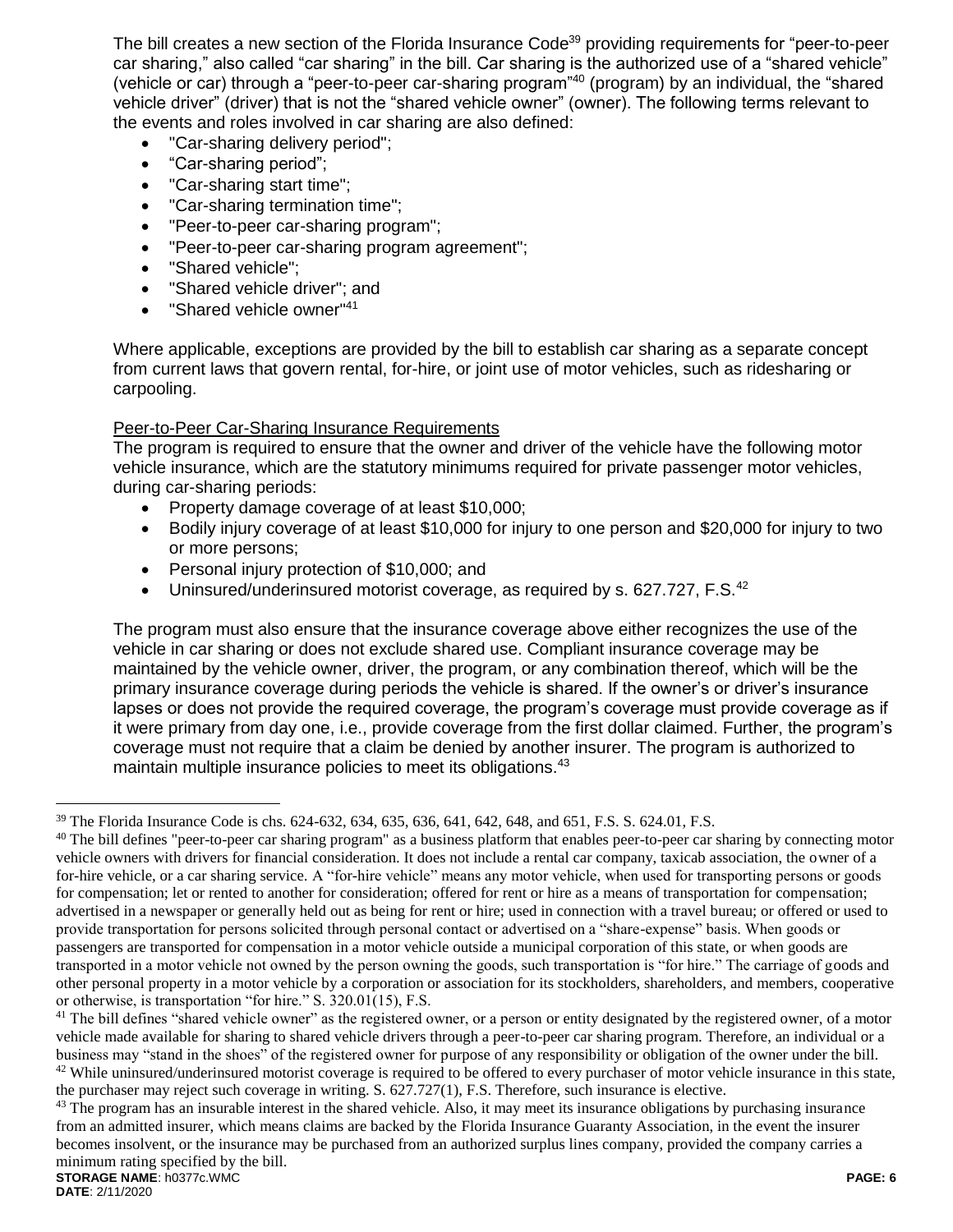## Liabilities and Exclusions

If it is determined that the vehicle owner was in control of the vehicle at the time of a loss, the owner must indemnify the program for the liabilities it assumes under the bill.

During shared periods, the program assumes the liability of the vehicle owner for bodily injury and property damage to third parties, uninsured/underinsured motorists, and personal injury protection coverages in the amount specified in the car-sharing agreement, which must meet statutory minimums. This shifting of liability is void if the owner makes an intentional or fraudulent material misrepresentation or omission to the program before the car-sharing period when the loss occurred or if the owner acts in concert with a vehicle driver who fails to return the vehicle as provided in the car-sharing agreement.

If a dispute exists about who was in control of a vehicle at the time of a loss and the program does not have, did not retain, or fails to provide specific required information, the program will have primary liability for a claim.

If the owner's insurer defends or indemnifies a claim related to a vehicle that it has excluded from coverage and for which it is not liable under the bill, the owner's insurer is entitled to contribution from the program's insurer under certain conditions.

#### Exemption from Vicarious Liability

The program and the shared vehicle owner are exempted from vicarious liability under any local or state law that imposes liability based on vehicle ownership.<sup>44</sup> This means that the actions and liabilities of the driver cannot be imputed to be those of the program or the vehicle owner.

#### Motor Vehicle Insurance Policy Exclusions

The bill specifies that a motor vehicle insurer may exclude coverage and the duty to defend or indemnify any claim under an owner's policy, including, but not limited to, all types of motor vehicle coverage. The bill provides current insurance policies approved for use in Florida that exclude coverage of vehicles offered for rent, sharing, or hire or for any business use are not invalidated or limited.

## Notification Regarding Liens

If the vehicle has a lien against it at the time it is registered for use within the program, the program must notify the owner that using the vehicle for car sharing may violate the terms of the contract with the lienholder.

#### Required Recordkeeping

The program must collect and verify records regarding vehicle use, including:

- The times used;
- Fees paid by the driver; and
- Revenues received by the owner.

These records must be retained for at least the duration of the statute of limitations for personal injuries and provided on request to the vehicle owner, the owner's insurer, or the vehicle driver's insurer. The following records must also be kept by the program:

<sup>&</sup>lt;sup>44</sup> The bill references the federal Graves Amendment, 49 U.S.C. 30106 (2005). The Graves Amendment provides that the owner of a motor vehicle who engages in the business of renting or leasing vehicles and has not been negligent or committed a crime is not liable for the damages caused by a renter/lessee during the rental or lease period merely based on being the owner of the rented or leased vehicle. The Graves Amendment defines owner as a person who is—

<sup>(</sup>A) a record or beneficial owner, holder of title, lessor, or lessee of a motor vehicle;

<sup>(</sup>B) entitled to the use and possession of a motor vehicle subject to a security interest in another person; or

<sup>(</sup>C) a lessor, lessee, or a bailee of a motor vehicle, in the trade or business of renting or leasing motor vehicles, having the use or possession thereof, under a lease, bailment, or otherwise.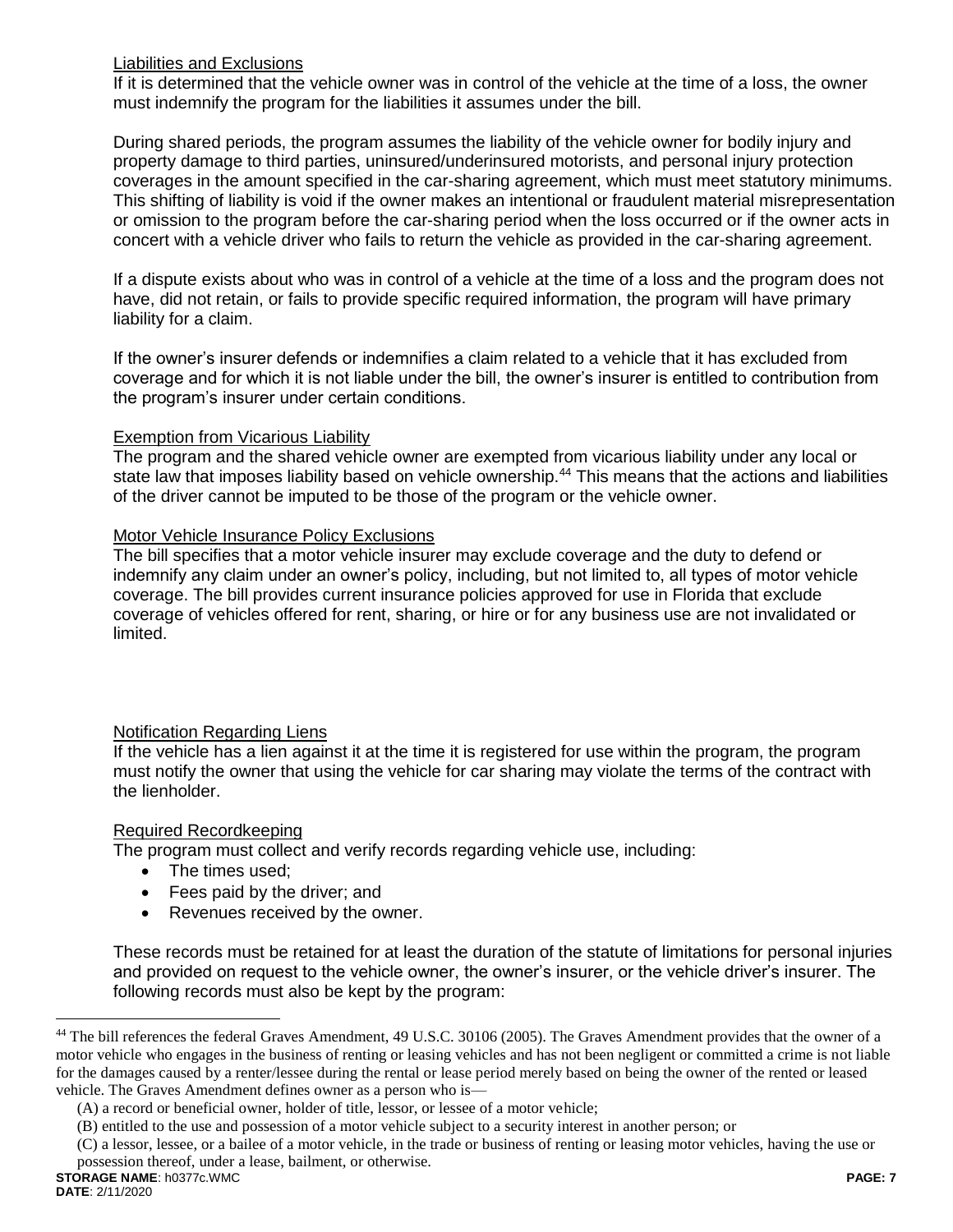- The name and address of the driver;
- The driver license number of the driver and each other person, if any, who will operate the vehicle; and
- The place of issuance of the driver license.

# Consumer Protections

The car-sharing agreement must include the following disclosures to the owner and driver:

- Any right of the program to seek indemnification from either the owner or driver for economic losses due to a breach of contract;
- A motor vehicle insurance policy issued to the owner for the vehicle or to the driver does not provide a defense or indemnification for any claim asserted by the program;
- The program's insurance is only in effect during the car-sharing period;
- If the driver uses the vehicle beyond the agreed termination time, the owner and driver may not have insurance coverage;
- The daily rate, fees, and, if applicable, any insurance or protection package costs that are charged to the owner or the driver;
- The vehicle owner's motor vehicle liability insurance may exclude coverage for a vehicle;
- An emergency telephone number of the personnel capable of fielding calls for roadside assistance and other customer service inquiries; and
- Any conditions under which a vehicle driver must maintain a personal motor vehicle insurance policy with certain coverage on a primary basis in order to book a vehicle.

The program may not enter into an agreement with a driver, unless the driver:

- Holds a Florida driver license of the type required for the class of vehicle shared;
- Holds a driver license issued by the driver's state or country of the type required for the class of vehicle and the driver is the minimum age to operate a vehicle in Florida; or
- Is specifically authorized by DHSMV to drive vehicles of the class shared.

The program is solely responsible for program equipment installed in or on the vehicle for the purposes of allowing use of the vehicle in car sharing through the program. The program must indemnify the owner for any damage to or theft of such equipment during shared periods that is not caused by the owner; the program may seek indemnification from the driver for such damage.

# Motor Vehicle Safety Recalls

The program must verify the recall and repair status of the vehicle when it is registered for use with the program. The owner must be notified by the program that: vehicles under recall cannot be shared until repaired; if the owner receives a recall notice while the vehicle is available for car sharing, the vehicle must be removed from car sharing as soon as practicable; and, if the vehicle is in the possession of a driver, the owner must notify the program as soon as practicable so that it can be repaired.<sup>45</sup>

# **Construction**

The bill specifically provides that it does not limit the liability of the program for acts and omissions by the program that cause bodily harm to a person as a result of car sharing. It also provides that it does not limit the program's right to contract for indemnification from owners or drivers for economic losses due to a breach of contract.

# B. SECTION DIRECTORY:

**Section 1:** Amends s. 212.05, F.S., relating to sales, storage use tax.

**Section 2:** Amends s. 212.0606, F.S., relating to rental car surcharge.

**Section 3:** Creates s. 627.7483, F.S., relating to peer-to-peer car sharing; insurance requirements.

**Section 4:** Provides an effective date of January 1, 2021.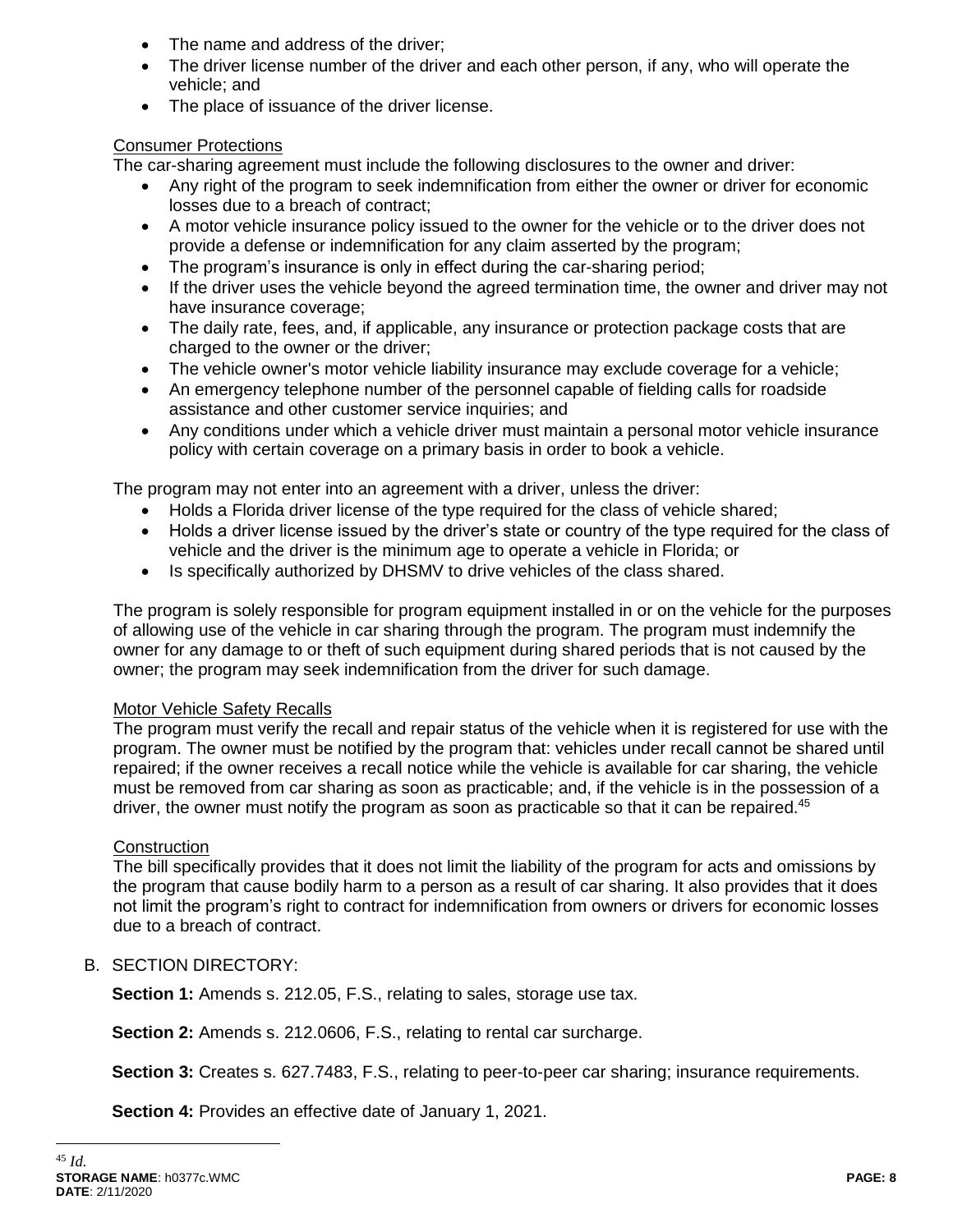## **II. FISCAL ANALYSIS & ECONOMIC IMPACT STATEMENT**

## A. FISCAL IMPACT ON STATE GOVERNMENT:

1. Revenues:

The Revenue Estimating Conference (REC) met on February 7, 2020, and adopted a positive indeterminate impact for sales tax collections and rental car surcharge collections. To the extent that revenues increase, state General Revenue, the State Transportation Trust Fund, the Tourism Promotional Trust Fund, and the Florida International Trade and Promotion Trust Fund will be affected.

2. Expenditures:

The bill will likely have no impact on state government expenditures.

- B. FISCAL IMPACT ON LOCAL GOVERNMENTS:
	- 1. Revenues:

The Revenue Estimating Conference (REC) met on February 7, 2020, and adopted a positive indeterminate impact for sales tax collections and rental car surcharge collections. To the extent that revenues increase, local option sales taxes and sales tax revenue sharing programs will be affected.

2. Expenditures:

The bill will likely have no impact on local government expenditures.

C. DIRECT ECONOMIC IMPACT ON PRIVATE SECTOR:

Peer-to-peer car-sharing programs will be required to remit the rental car surcharge and appropriate sales taxes as well as comply with insurance regulations.

D. FISCAL COMMENTS:

According to the Department of Revenue, the rental car surcharge under s. 212.0606, F.S., and sales and use taxes under s. 212.05, F.S., on rental revenue generated by participating in a "Peer-to-Peer", or other, ride-share model program, apply under current law and are currently required to be remitted to the state.<sup>46</sup>

# **III. COMMENTS**

- A. CONSTITUTIONAL ISSUES:
	- 1. Applicability of Municipality/County Mandates Provision:

Not Applicable. This bill does not appear to require counties or municipalities to spend funds or take action requiring the expenditures of funds; reduce the authority that counties or municipalities have to raise revenues in the aggregate; or reduce the percentage of state tax shared with counties or municipalities.

2. Other:

 $\overline{a}$ 

**STORAGE NAME**: h0377c.WMC **PAGE: 9 DATE**: 2/11/2020 <sup>46</sup> Email from Debra Longman, Director of the Office of Legislative and Cabinet Services, Department of Revenue, RE: SB 1148 Questions (March 18, 2019).